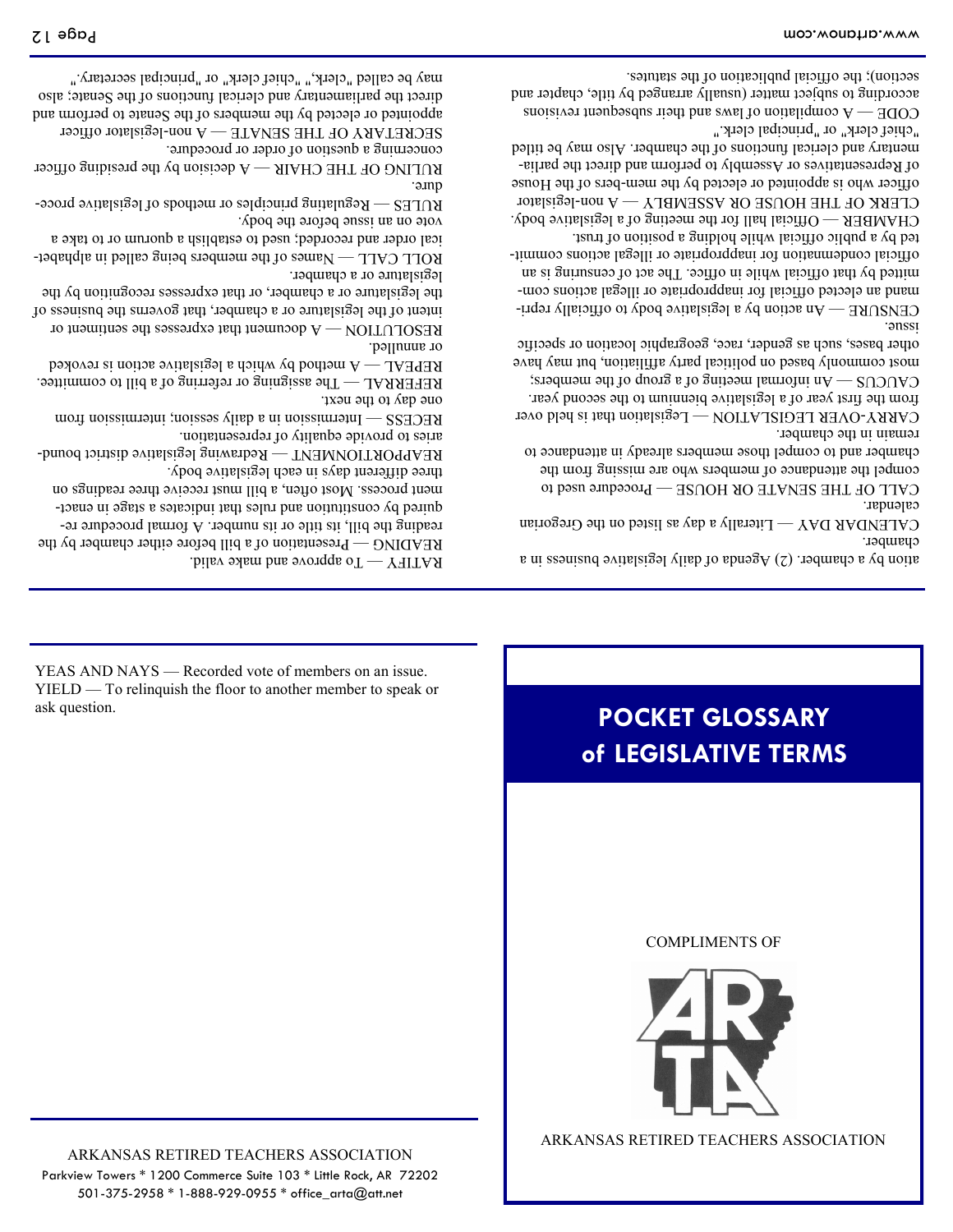title given to the presiding officer of the Senate. SPECIAL ORDER  $-$  (1) To set consideration of a bill or measure for a specific, future time of the session;  $(2)$  matter of business set for discussion at a special time, on a designated day or

uonsanb<sup>-</sup>  $ZIME DIE$  — Fiterally, "without day;" usually, adjournment without a day being set for reconvening; final adjournment.  $S$ bEAKER — Usually the title given to the person elected as the presiding officer of the House or Assembly; in some states, the

dural requirements. SIMPLE MAJORITY — One more than half of those voting on a

SHELL BILL—A legislative bill, typically with no substantive provisions, that is introduced for purposes of later being amended to include the actual legislative proposals advanced by the introducer. Usually introduced to meet filing deadlines or other proce-

itself) and limited to specific matters.

islature required by constitution a special (or extraordinary) session — a special neutropolitic setting of the legislature that is called by the governor (or the legislature

the daily meeting of the Senate or House. the annual (or biennial) meeting of the leg- — *Regular session*

 $PESDOS = (1)$  Period during which the legislature meets; (2)

Recognition of prior legislative service. — SENIORITY

legislature having the fewer number of members.

A legislative body; usually the body in a bicameral — SENATE

that reflects the authorized expenditures of the state. CALENDAR  $- (1)$  A printed list of proposals that are arranged according to the order of business and are scheduled for consider-

ty system.  $H \cap H$  The suggested allocation of state moneys presented to the legislature for consideration; (2) a formal document

consideration. Having an affiliation or association with (or  $100$ ) dit with  $\mu$ representatives of) both political parties or caucuses in a two par-

BIENNIUM — Two-year term of legislative activity. BILL  $-$  Draft of a proposed law presented to the legislature for

known as coauthors. See also: introducer, patron, sponsor. BICAMERAL  $\rightarrow$  1 legislature consisting of two separate chambers, each serving as a check on the other's power.

geographically defined, single-member district.  $H \cap H \longrightarrow H$  is person (usually a legislator) who presents a bill or resolution for consideration; may be joined by others, who are

money to be spent; is not actual expenditure record. AT-LARGE ELECTION — An election in which candidates are chosen on an individual basis rather than as repre-sentatives of a

from which members are elected. Funds allocated for various departments — APPROPRIATION of government set aside by formal action for specific use. Allows

changing) the decision of a presiding officer. Establishment of the legislative districts — APPORTIONMENT

discussed on the floor of that legislator's chamber. A parliamentary procedure for testing (and possibly  $\chi$ 

that is presented by a legislator while that document is being

*Absent with leave*—not present at a session *with* consent. *Absent without leave*—not present at a session *without* consent. ACT—Legislation enacted into law; bill that has passed both houses of the legislature, been enrolled, ratified, signed by the governor or passed over the governor's office, and printed. A permanent measure, having the force of law until repealed.

*Local act*—Legislation enacted into law that has limited appli-

*Private act*—Legislation enacted into law that has limited ap-

*Public act* — Legislation enacted into law that applies to the

ADJOURNMENT SINE DIE — Final termination of a regular or

AMENDMENT — any alteration made (or proposed to be made) to a bill or clause thereof, by adding, deleting, substituting, or

ADOPTION — Approval or acceptance; usually applied to

ADHERE – A step in parliamentary procedure whereby one house of the legislature votes to stand by its previous action in response to some conflicting action by the other chamber. ADJOURNMENT — Termination of a session for that day, with

the hour and day of the next meeting being set.

amendments, committee reports or resolutions.

ABSENT —Not present at a session.

cation.

plication.

public at large.

special legislative session.

omitting.

are known as co-sponsors. See also: author, introducer, patron. STATUTE — A formal enactment of the legislature of a more permanent nature. The term "statute" is used to designate written law, as distinguished from unwritten law.

STATUS OF BILL — The progress of a bill at any given time in the legislative process. It can be in committee, on the calendar, in the other house, etc.

STRIKE OUT — The deletion of language from a bill or resolution.

SUPPLEMENTAL APPROPRIATION — Adjustment of funds

allocated by the original appropriation.

a bill.

a governor's veto.

officer then decides which side prevailed.

SUNSET — Expiration date of a measure.

SUSPENSION OF THE RULES — Parliamentary procedure whereby actions can be taken that would otherwise be out of or-

der.

UNICAMERAL — A legislature with only one chamber. VETO — Action by the governor to disapprove a measure. VETO OVERRIDE — Vote by the legislature to pass a bill over

VOTE — Formal expression of a decision by the body.

ed. TITLE — A concise statement of the subject and the contents of

TERM OF OFFICE — Period of time for which a person is elect-

VOICE VOTE — Oral expression of the members when a question is submitted for their determination. When asked by the presiding officers, members respond "aye" or "nay." The presiding

*Floor amendment* — an alteration to a legislative document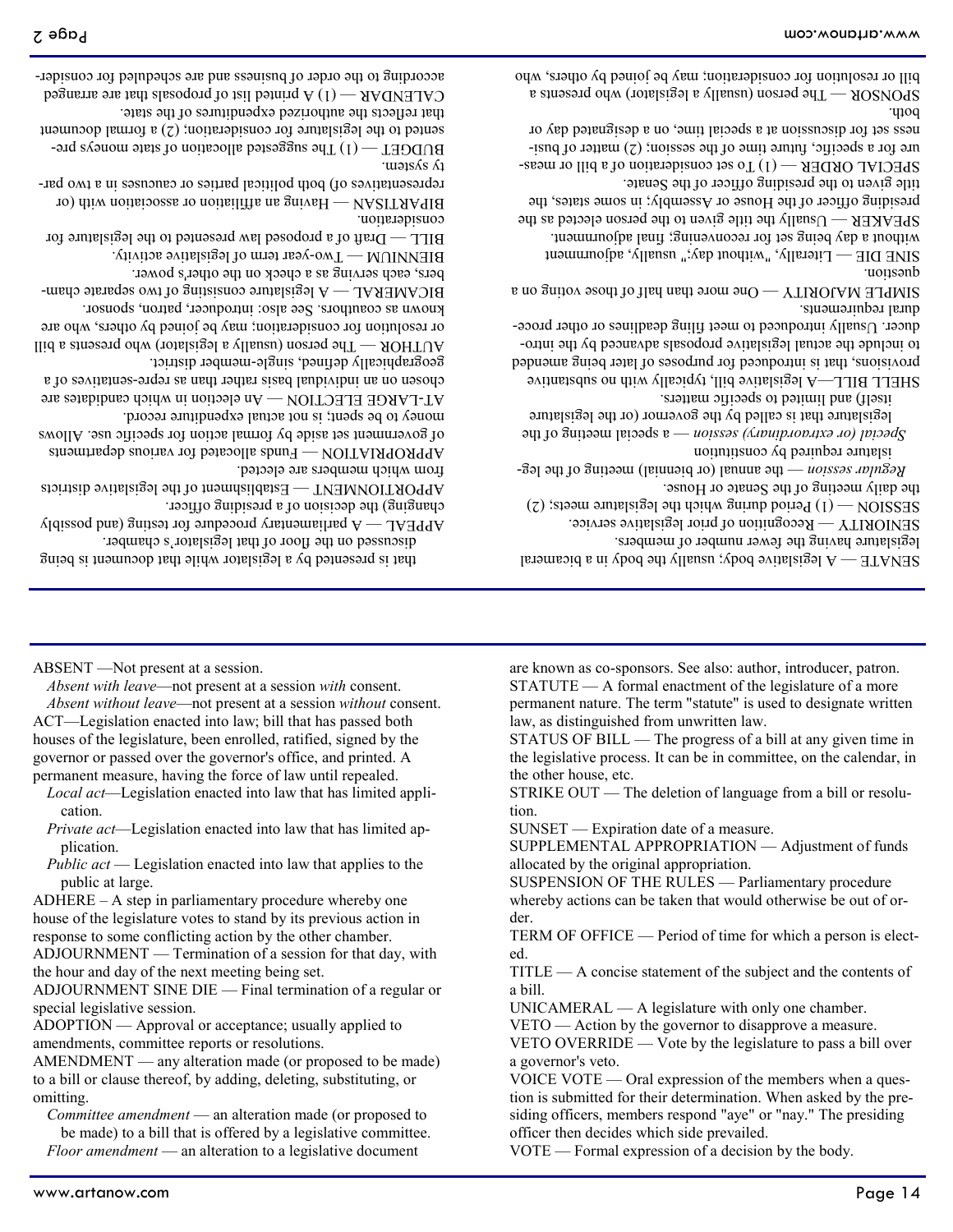mum number of members required to transact business. QUORUM CALL — A method used to establish the presence of a majority for the lawful transacting of business.

ficer. QUORUM — When a legislative body is assembled, the mini-

the pending question or questions to an immediate vote. PRO TEMPORE (PRO TEM) — The designated officer of the senate or house acting in the absence of the regular presiding of-

islative session. PREVIOUS QUESTION — A motion to close debate and bring

of the session. PRESIDENT — Usually, the title given to the person elected (or designated by constitution) as the presiding officer of the Senate. PRESIDING OFFICER — Person designated to preside at a leg-

issue by not setting a date on which to consider it again. PRECEDENT — Interpretation of rulings by presiding officers on specific rules; unwritten rules that are established by custom. PRE-FILE — Ability to introduce a measure before the opening

POINT OF ORDER — A question by a member to the presiding officer calling attention to a breach of order or of the rules. POSTPONE INDEFINITELY — A means of disposing of an

POINT OF INFORMATION — A request from a legislator to the presiding officer for clarification of a procedural matter.

group of individuals to the legislature.

PETITION — Formal request submitted by an individual or

to legislators or staff.

known as co-patrons. See also: author, introducer, sponsor. PER DIEM — Literally, per day; daily expense money rendered

Procedure to remove from office a public — IMPEACHMENT

INDEFINITE POSTPONEMENT— A form of adverse disposi-

The interval between regular sessions of the legis- — INTERIM

THE FRODUCER  $-$  Legislator (usually a legislator) who presents a bill or resolution for consideration; may be joined by others, mucers. See also: authormacers. See also: author, patron, spon-

> COMMITTEE — A body of members appointed by the presiding officer (or other authority specified by the chamber) to consider and make recommendations concerning disposition of bills, resolutions and other related mat-ters.

 $\Gamma$ An action that directs the removal of specific portions from the journal. This is applicable in situations where objectionable, inflammatory or incorrect matter has been included

FILIBUSTER  $-$  The prolonged discussion of a bill to delay leg-

FIRST READING — The first presentation of a bill or its title for consideration. In some states, the first reading at such time

GALLERY  $-$  Balconies of the chamber from which risitors may

Public discussion and appearance on a proposal or — HEARING

bers; shortened name for House of Representatives or House of

 $BESV - D$ ealing with state revenues and expenditures.  $A$  fiscal note seeks to state in dollars the estimated amount of increase or decrease in revenue or expenditures and the present and future implications of a post of a pure leg-

 $A$  accounting period of 12 months. FLOOR  $-$  That portion of the legislative chamber reserved for members and officers of the assembly or other persons granted

The relevance or appropriateness of — GERMANENESS

view the proceedings of the legislature.

bill; usually scheduled by a committee.

setuites or substitutes.

*Conference committee* — A committee composed of members from the two houses specifically appointed to recon-cile the differences between House and Senate versions of a bill or

bills.

*Interim committee* — A committee established to study or investigate certain matters between annual or biennial legisla-

tive sessions and to report to the next regular session. *Joint committee* — A committee composed of members from

both chambers.

*Standing committee* — A committee appointed with continuing

responsibility in a general issue area or field of legislative

activity.

COMMITTEE OF THE WHOLE — Either house of the legisla-

ture sitting in its entirety as a committee to consider bills or is-

COMMITTEE REPORT — Official release of a bill or resolution from committee with (or without) a specific recommendation,

COMMITTEE SUBSTITUTE — A bill offered by a committee in lieu of another bill that was originally referred to the committee for consideration; technically, the committee substitute is an

CONCURRENCE (TO CONCUR) — Action by which one house agrees to a proposal or action that the other chamber has

such as "pass", "pass as amended" or "do not pass."

amendment to the original bill.

sues.

House in one chamber.

official accused of misconduct.

taken and proceedings of the respective chambers.

tion of a proposal for that session of the legislature. Add language to a bill or resolution. — INSERT

enactment of an item of an appropriation bill; also way be called line item veto.

it has been drafted. An action taken by the governor to prevent the  $\frac{1}{2}$ 

The formal presentation of a proposal after — INTRODUCTION

Parliamentary rules governing joint proce- — JOINT RULES dures or operations of the Senate and House.

A compined meeting of the Senate and put the Senate and  $\sim$ 

An official chronological record of the actions — JOURNAL

LEGISLATIVE DAY  $-A$  day on which either chamber con-

Person appointed to communicate — LEGISLATIVE LIAISON

<sub>b</sub>age 8

HOUSE — Generic term for a legislative body; usually the body in a bicameral legislature that has the greater number of memvenes (or both chambers convene) to conduct official business. Purpose for which a measure is  $W = W \cup W$  and  $W = W \cup W$ passed.

lature.

sor.

Delegates.

in the journal.

islative action.

of introduction.

privileged access.

islation.